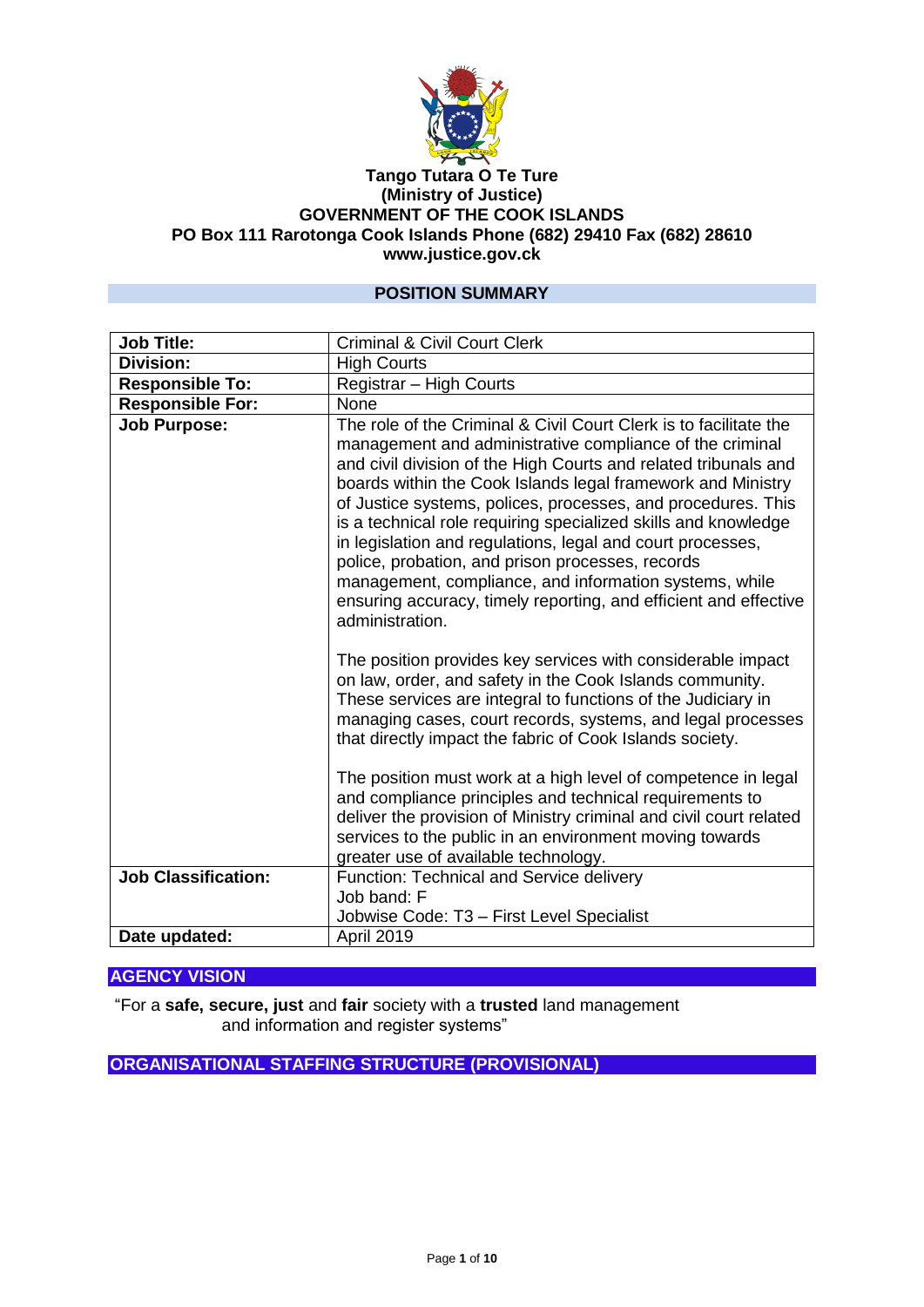

# **KEY RESULT AREAS (KRA'S)/OUTPUTS**

| KRAs for this position (maximum of 6)                                                                                                                                                                                                                                                                                                                                                                                                                                                                                                                                                                                                                                                                                                                                                                                                                                                                                                                                                                                                                                                                                                                                                                                                                                             | <b>Key Performance Indicators</b><br>(use SMART principles)                                                                                                                                                                                                                                                                                                                                                                                                                                                                                                                                                                                             |
|-----------------------------------------------------------------------------------------------------------------------------------------------------------------------------------------------------------------------------------------------------------------------------------------------------------------------------------------------------------------------------------------------------------------------------------------------------------------------------------------------------------------------------------------------------------------------------------------------------------------------------------------------------------------------------------------------------------------------------------------------------------------------------------------------------------------------------------------------------------------------------------------------------------------------------------------------------------------------------------------------------------------------------------------------------------------------------------------------------------------------------------------------------------------------------------------------------------------------------------------------------------------------------------|---------------------------------------------------------------------------------------------------------------------------------------------------------------------------------------------------------------------------------------------------------------------------------------------------------------------------------------------------------------------------------------------------------------------------------------------------------------------------------------------------------------------------------------------------------------------------------------------------------------------------------------------------------|
| 1. Criminal and Civil Court Administration<br>Assist in the provision of advice and input into<br>the development, implementation, and<br>updating of policies, procedures, and manuals<br>relating to criminal and civil court, tribunal, or<br>board matters.<br>Provide timely advice and information to<br>$\bullet$<br>Secretary and senior management when<br>requested, and when there are changes in<br>Ministry operations or applicable legislation,<br>regulations, and government policy.<br>Using available technology, efficiently and<br>$\bullet$<br>effectively manage criminal and civil court<br>records to ensure the criminal and civil court<br>records are organized, updated, preserved,<br>digitized, and compliant with legislation,<br>regulations, and Ministry policies and<br>procedures.<br>Efficiently and effectively manage, review, and<br>$\bullet$<br>facilitate criminal and civil applications,<br>document filing, and processes, including<br>verifying and authenticating information<br>provided to support such applications filings,<br>checking with current information on court<br>records, ensuring compliance with legislation,<br>regulation, procedures and practice notes (e.g.<br>requirements for Adoption, dissolution of | Ministry policies and<br>$\bullet$<br>procedures are updated<br>and consistent with<br>legislative and regulatory<br>requirements, and best<br>practices.<br>Accurate and timely<br>$\bullet$<br>advice and information is<br>provided.<br>Criminal and civil court<br>records are complete,<br>have no errors, and all<br>applicable documents<br>have been scanned and<br>no backlog.<br>Applications, filed<br>$\bullet$<br>documents, and<br>processes are timely<br>reviewed for legislative<br>and regulatory<br>compliance, and<br>appropriately actioned.<br>Monitor compliance and<br>$\bullet$<br>ensure correct processes<br>are adhered to. |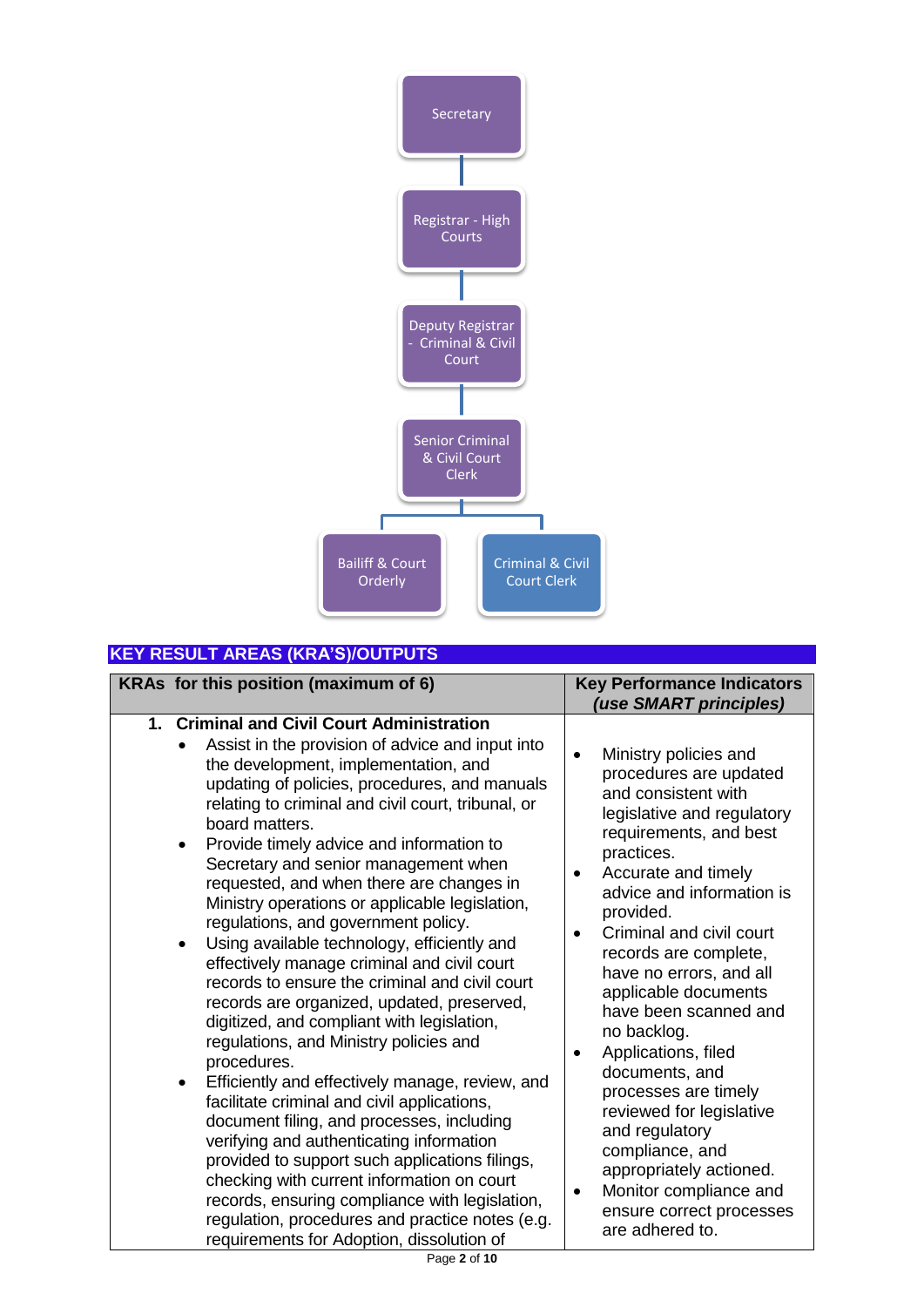| $\bullet$<br>$\bullet$<br>$\bullet$<br>$\bullet$<br>$\bullet$<br>$\bullet$<br>$\bullet$ | marriage, civil claims, criminal charges),<br>scheduling for court where necessary, and<br>monitoring outcomes, status, and progression<br>of such applications and documents.<br>Ensure prescribed fees are paid and receipted,<br>recorded, and trading revenue is collated and<br>timely reported within policies and procedures.<br>Assist in retrieving and preparation of criminal<br>and civil records for relevant public enquiries<br>and Criminal and Civil Court hearings<br>(including High Court, Court of Appeal,<br>Children's Court, Privy Council, Tribunals and<br>Boards).<br>Monitor, manage and update relevant<br>information systems and ensure data entered,<br>and any related registries and lists, are verified<br>and accurate, maintained and secure.<br>Review and verify Court orders relating to<br>criminal and civil matters are accurate, sealed<br>and witnessed where applicable, and<br>compliant with legislation and regulations, and<br>assist with drafting such orders where<br>necessary.<br>Execute applicable Court orders relating to<br>criminal and civil matters (e.g. warrants,<br>summons, orders, decisions, and sentences,<br>including reparation payments and injunctions)<br>and ensure records are updated accordingly<br>while ensuring data integrity.<br>Manage the issuance of required<br>advertisements and notices, including reminder<br>notices to applicants, lawyers, and agents,<br>within legislative requirements, policy,<br>procedures, and best practices.<br>Assist in preparing and organizing, and<br>providing secretarial services and logistical<br>support for tribunal and board meetings, when<br>required.<br>Assist in facilitating the provision of court<br>transcripts. | $\bullet$<br>$\bullet$<br>$\bullet$<br>$\bullet$<br>$\bullet$ | Appropriate fees are<br>collected, receipted,<br>recorded, and reported.<br>Criminal and civil records<br>are properly prepared to<br>facilitate court hearings<br>and public enquiries within<br>agreed parameters.<br>Information systems data<br>are accurate and kept up<br>to date.<br>Court orders are reviewed,<br>accurate and timely<br>issued.<br>Records are accurately<br>and timely updated to<br>reflect Court orders<br>received.<br>Appropriate<br>advertisements and<br>notices are provided.<br><b>Tribunal and board</b><br>meetings are appropriately<br>supported when required.<br>Requests for court<br>transcripts are provided to<br>the Stenographers and<br>monitored until<br>completion. |
|-----------------------------------------------------------------------------------------|------------------------------------------------------------------------------------------------------------------------------------------------------------------------------------------------------------------------------------------------------------------------------------------------------------------------------------------------------------------------------------------------------------------------------------------------------------------------------------------------------------------------------------------------------------------------------------------------------------------------------------------------------------------------------------------------------------------------------------------------------------------------------------------------------------------------------------------------------------------------------------------------------------------------------------------------------------------------------------------------------------------------------------------------------------------------------------------------------------------------------------------------------------------------------------------------------------------------------------------------------------------------------------------------------------------------------------------------------------------------------------------------------------------------------------------------------------------------------------------------------------------------------------------------------------------------------------------------------------------------------------------------------------------------------------------------------------------------------------------------------------------|---------------------------------------------------------------|-----------------------------------------------------------------------------------------------------------------------------------------------------------------------------------------------------------------------------------------------------------------------------------------------------------------------------------------------------------------------------------------------------------------------------------------------------------------------------------------------------------------------------------------------------------------------------------------------------------------------------------------------------------------------------------------------------------------------|
| 2.                                                                                      |                                                                                                                                                                                                                                                                                                                                                                                                                                                                                                                                                                                                                                                                                                                                                                                                                                                                                                                                                                                                                                                                                                                                                                                                                                                                                                                                                                                                                                                                                                                                                                                                                                                                                                                                                                  |                                                               |                                                                                                                                                                                                                                                                                                                                                                                                                                                                                                                                                                                                                                                                                                                       |
| $\bullet$<br>$\bullet$<br>$\bullet$                                                     | <b>Records and Courtroom Management</b><br>Manage hard copy documents so they are<br>timely and properly scanned, digitized,<br>preserved, filed, and maintained according to<br>Ministry policies and procedures.<br>Digital records are organized, internally<br>accessible and searchable, and configured for<br>public access in accordance with Ministry<br>policy, procedures and set parameters.<br>Undertake faxing, photocopying, scanning,<br>printing, laminating, binding, filing, distribution<br>and dissemination as required.<br>Regularly liaise with IT staff to ensure digital<br>backups of division files and records are being<br>done and are maintained.<br>Ensure management of records meets<br>legislative and regulatory requirements, and<br>best practices, and maintained in a manner to                                                                                                                                                                                                                                                                                                                                                                                                                                                                                                                                                                                                                                                                                                                                                                                                                                                                                                                                          |                                                               | Physical records are<br>organized, cared for,<br>digitized, and properly<br>stored.<br>Digital records are<br>organized, backed up,<br>secured, complete, and<br>timely updated when<br>necessary, and properly<br>maintained to ensure<br>referential integrity and<br>prevent corruption and<br>unauthorized access or<br>duplication.<br>Tasks are completed<br>within set parameters.                                                                                                                                                                                                                                                                                                                             |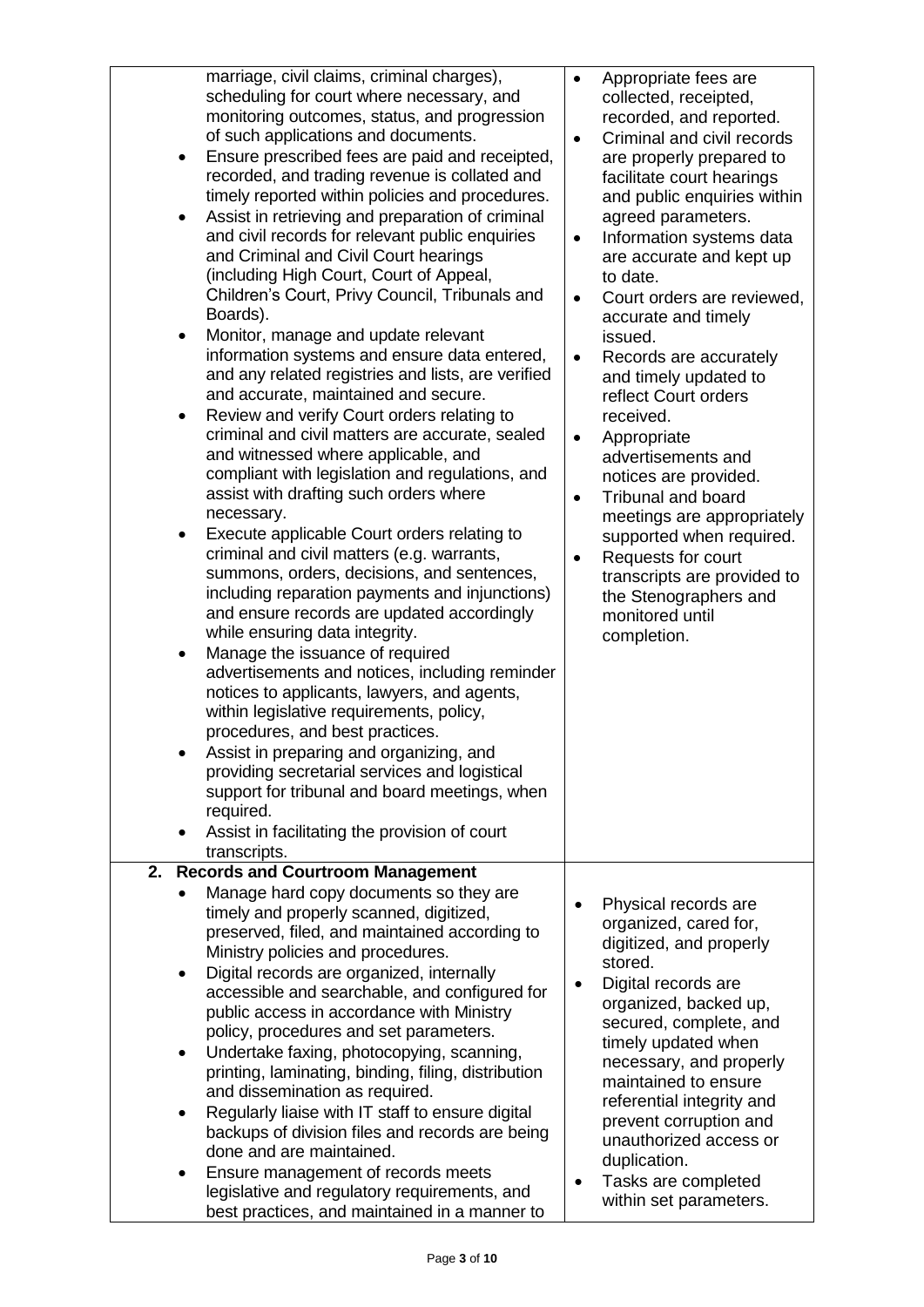| facilitate quick and easy reporting and<br>appropriate access.<br>Prior to court hearings, organize the courtroom,<br>calibrate and check audio recording system is<br>operational, ensure appropriate courtroom<br>security and access (e.g. public, media, police,<br>etc.), and Judge(s) and Justice(s) of the Peace<br>have accurate and complete information<br>available relating to cases being heard.<br>Manage courtroom sessions to ensure court<br>$\bullet$<br>protocol and processes are adhered to, court<br>applications are efficiently and effectively                                                                                                                                                                                                                                                                                                                                                                                                                                                                                                                                  | Digital records are actively<br>$\bullet$<br>being backed up, and<br>backups are maintained.<br>Records management<br>$\bullet$<br>meets requirements and<br>best practices.<br>Any backlog in records<br>$\bullet$<br>management is timely<br>reported to senior<br>management and properly<br>dealt with, and any<br>indexing completed.                                                                                                                                                                                                                                                                       |
|----------------------------------------------------------------------------------------------------------------------------------------------------------------------------------------------------------------------------------------------------------------------------------------------------------------------------------------------------------------------------------------------------------------------------------------------------------------------------------------------------------------------------------------------------------------------------------------------------------------------------------------------------------------------------------------------------------------------------------------------------------------------------------------------------------------------------------------------------------------------------------------------------------------------------------------------------------------------------------------------------------------------------------------------------------------------------------------------------------|------------------------------------------------------------------------------------------------------------------------------------------------------------------------------------------------------------------------------------------------------------------------------------------------------------------------------------------------------------------------------------------------------------------------------------------------------------------------------------------------------------------------------------------------------------------------------------------------------------------|
| managed, requested translation services are<br>available, audio recording equipment is<br>functional, and Judges and Justices of the<br>Peace are supported and secure before,<br>during, and after court hearings.<br>Ministry records and information systems are<br>$\bullet$<br>accurately and timely updated after court<br>hearings, tribunals, and board meetings to<br>reflect the status and disposition of cases.<br>Assists in ensuring record storage and<br>٠<br>courtroom areas are kept clean, healthy, tidy,<br>safe, secure, organized and clear of clutter,                                                                                                                                                                                                                                                                                                                                                                                                                                                                                                                            | Courtroom and audio<br>$\bullet$<br>equipment are prepared<br>prior to court.<br>Members of the Judiciary<br>$\bullet$<br>are safeguarded when<br>performing judicial<br>functions.<br>Courtroom processes and<br>$\bullet$<br>protocols are followed and<br>organized.<br>Translation services are<br>$\bullet$<br>available when requested                                                                                                                                                                                                                                                                     |
| within Ministry policy and procedures.                                                                                                                                                                                                                                                                                                                                                                                                                                                                                                                                                                                                                                                                                                                                                                                                                                                                                                                                                                                                                                                                   | within set parameters.<br>Record storage and<br>$\bullet$<br>courtroom areas are tidy,<br>secure, and regularly<br>cleaned in a manner to<br>maximize efficiency and<br>effectiveness of court and<br>tribunal hearings, and<br>coordinated with the<br>Janitor or HR & Asset<br>Manager.                                                                                                                                                                                                                                                                                                                        |
| <b>High Courts Division and Pa Enua</b><br>3.<br>Assist with general queries relating to services<br>provided by the High Courts division, and<br>facilitate accurate and timely responses.<br>Assist with divisional tasks and logistical<br>٠<br>support when required.<br>Assist in the training of divisional staff, outer<br>island staff, and other relevant persons on<br>matters relating to criminal and civil court,<br>tribunal, and board matters.<br>Provide support and advice to, and collect data<br>from, Pa Enua staff on matters relating to<br>criminal and civil court, tribunal, and board<br>matters, and facilitate processing of<br>applications, court filings and the provision of<br>information where appropriate.<br>Inform and consult with Secretary, HR & Asset<br>$\bullet$<br>Manager, and relevant senior manager in<br>relation to any management issue.<br>Support the Secretary and senior management<br>in resolving conflicts related to work related<br>issues.<br>Take on responsibilities of divisional staff in<br>their absence or vacancy where required. | General enquiries relating<br>$\bullet$<br>to the High Courts division<br>are facilitated and<br>responded to.<br>Tasks are timely<br>$\bullet$<br>completed within set<br>parameters.<br>Appropriate persons are<br>$\bullet$<br>trained on relevant<br>matters.<br>Pa Enua staff are provided<br>$\bullet$<br>accurate and timely advice<br>and support, and<br>appropriate data is<br>obtained.<br>Secretary, HR & Asset<br>$\bullet$<br>Manager, and relevant<br>senior management are<br>provided with accurate<br>and relevant information<br>and management support<br>to resolve work related<br>issues. |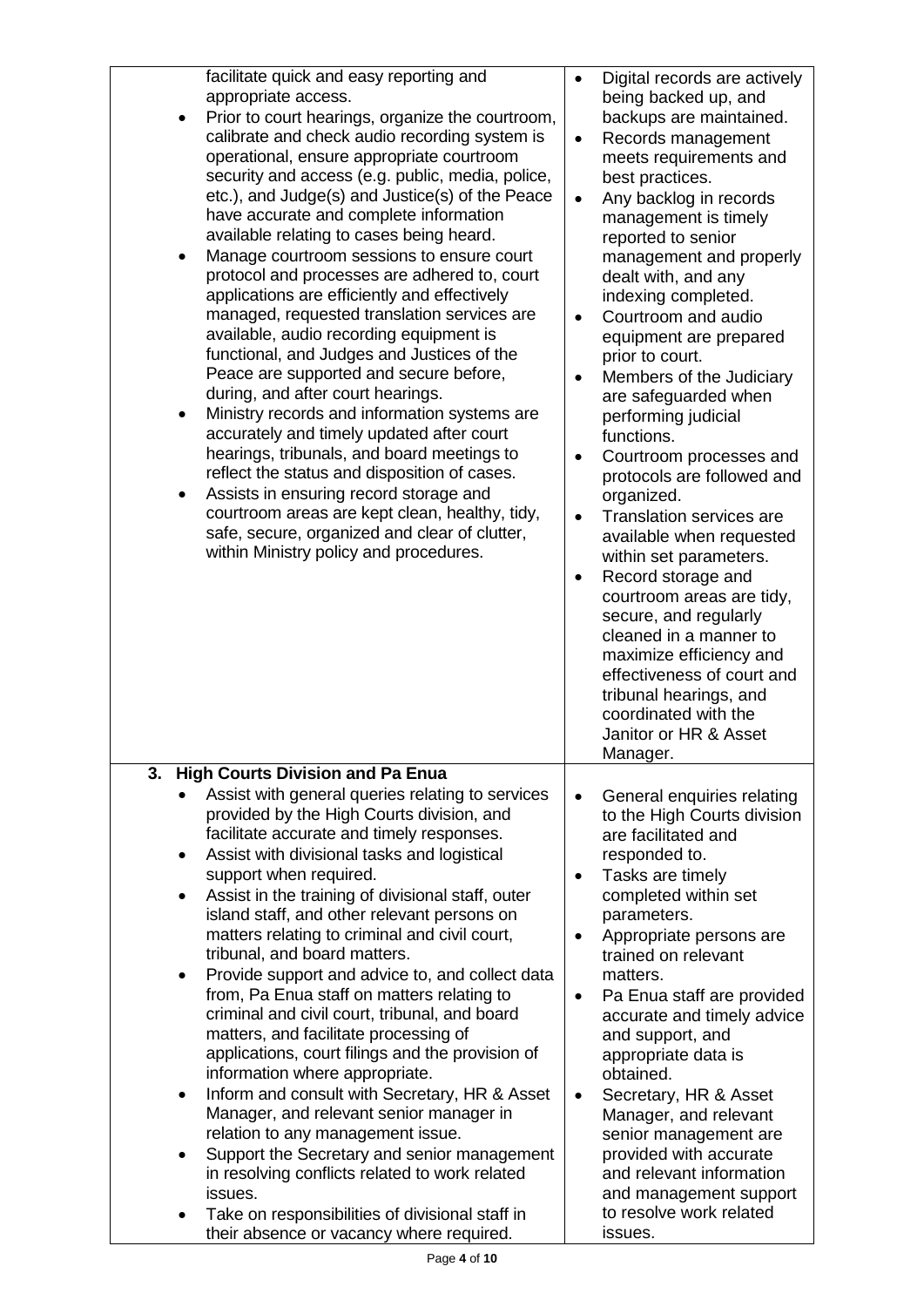|                                                                                                                                                                                                                                                                                                                                                                                                                                                                                                                                                                                                                                                                                                                                                                                                                                                                                                                                                                                                                                                                                                 | Court, tribunal, and board<br>$\bullet$<br>related duties are met and<br>managed during staff<br>absence or vacancy, and<br>High Courts division is<br>supported.                                                                                                                                                                                                                                                                                                                                                                                                                                                                                                                                                                                                                                                                   |
|-------------------------------------------------------------------------------------------------------------------------------------------------------------------------------------------------------------------------------------------------------------------------------------------------------------------------------------------------------------------------------------------------------------------------------------------------------------------------------------------------------------------------------------------------------------------------------------------------------------------------------------------------------------------------------------------------------------------------------------------------------------------------------------------------------------------------------------------------------------------------------------------------------------------------------------------------------------------------------------------------------------------------------------------------------------------------------------------------|-------------------------------------------------------------------------------------------------------------------------------------------------------------------------------------------------------------------------------------------------------------------------------------------------------------------------------------------------------------------------------------------------------------------------------------------------------------------------------------------------------------------------------------------------------------------------------------------------------------------------------------------------------------------------------------------------------------------------------------------------------------------------------------------------------------------------------------|
| <b>Reporting and Compliance</b><br>4.<br>Review and verify submitted applications and<br>other documents for compliance with legislative<br>and regulatory requirements and processes.<br>Compile and submit regular accurate reports<br>٠<br>on criminal and civil court, tribunal, and board<br>applications, including the number and type of<br>cases, court status and outcomes, and related<br>revenue, fines, fees, ordered payments and<br>any other relevant information.<br>Assist in the development and implementation<br>$\bullet$<br>of appropriate policies and procedures, and<br>ensure compliance with legislation and<br>regulations.<br>Alert relevant senior management to<br>$\bullet$<br>discrepancies, errors, and concerns.<br>Provide reports to Secretary and senior<br>$\bullet$<br>management regularly and as requested.<br>Collect daily information and statistical data for<br>$\bullet$<br>periodic reports and ministry use.<br>Assist in developing case fixture lists for court<br>$\bullet$<br>scheduling and appropriate distribution or<br>publication. | Documents are timely<br>$\bullet$<br>reviewed to determine<br>compliance and actioned<br>in accordance with<br>policies, procedures, and<br>legislative requirements.<br>Reports are accurate,<br>$\bullet$<br>timely, and submitted at<br>least monthly, and within<br>set parameters.<br>Appropriate policies and<br>$\bullet$<br>procedures are in place,<br>regularly updated, and<br>complied with.<br>Timely reporting of<br>$\bullet$<br>discrepancies, errors, and<br>concerns.<br>Requested reports are<br>$\bullet$<br>accurate and timely<br>provided.<br>Statistical data is<br>$\bullet$<br>collected, accurate,<br>complete, and collated for<br>reports.<br>The court fixtures are<br>$\bullet$<br>timely and properly<br>compiled and distributed/<br>published, with copies sent<br>to lawyers and land<br>agents. |
| 5.<br><b>Customer Service and Risk Management</b><br>Efficiently and effectively manage and respond<br>to local and international enquiries by phone,<br>email, or over the counter, relating to criminal<br>and civil court, tribunal, or board information,<br>applications and court processes and their<br>outcomes, and any other relevant matters.<br>Ensure Ministry data and information, including<br>٠<br>customer and financial information, are kept<br>secure.<br>Provide timely advice to senior management<br>٠<br>regarding matters that may impact the<br>operation of Ministry services.<br>Assist in the organizing, coordination, and<br>٠<br>logistical support of all Ministry led and staff<br>related events and activities.<br>Support the implementation of Ministry Plans,<br>policies, and procedures endorsed by the<br>Secretary.                                                                                                                                                                                                                                 | <b>Enquiries are</b><br>$\bullet$<br>professionally managed<br>with accurate and<br>appropriate advice, and<br>complaints and attempts<br>to resolve them are<br>documented.<br>Timely respond to<br>$\bullet$<br>enquiries (including phone<br>and email) within set<br>parameters.<br>No breaches in data and<br>$\bullet$<br>information security.<br>Advice to senior<br>$\bullet$<br>management is accurate,<br>timely, and appropriately<br>communicated.<br>Ministry led and staff<br>$\bullet$<br>related events and<br>activities are timely                                                                                                                                                                                                                                                                               |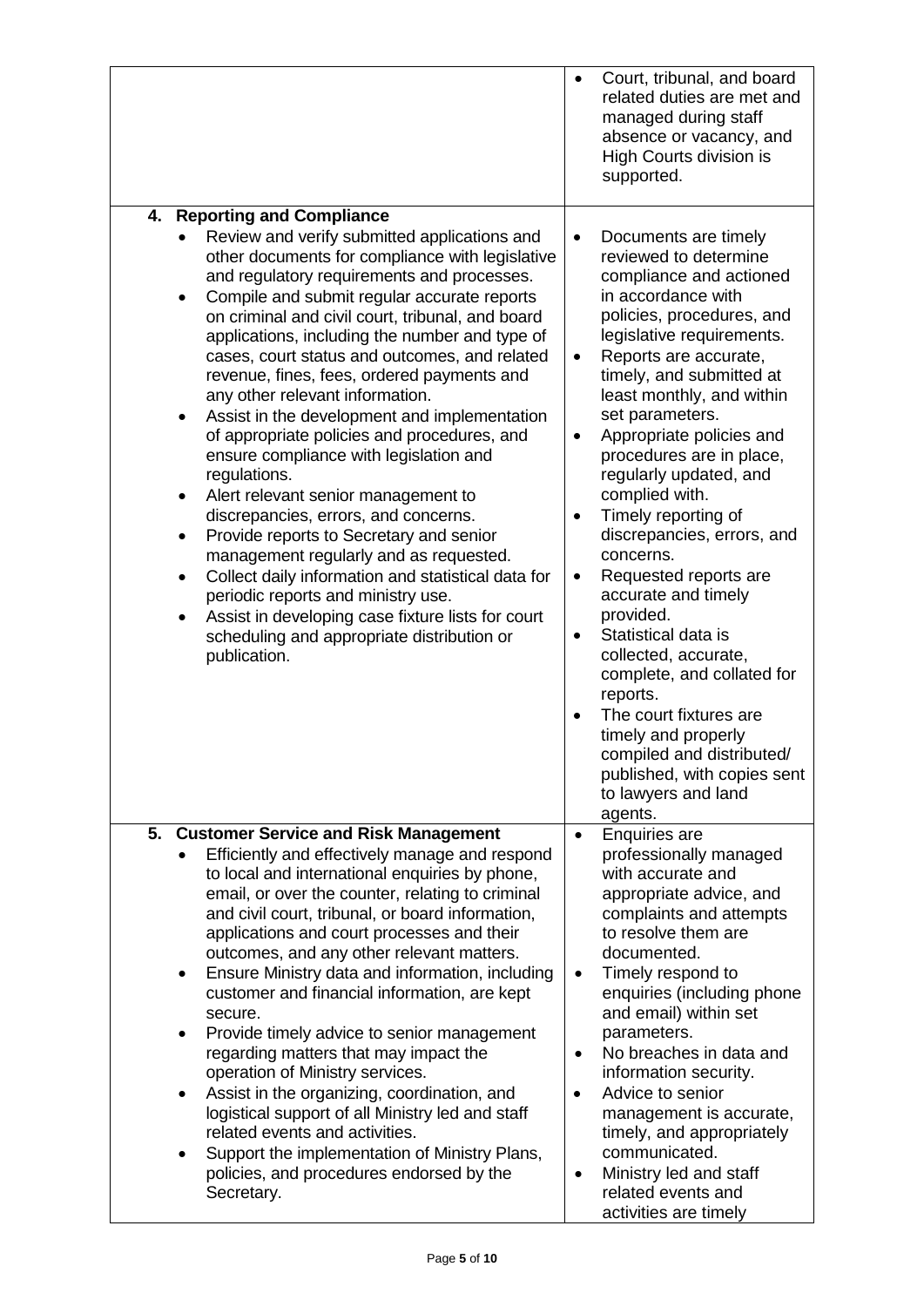| Where appropriate, educate and inform<br>customers of services and processes, and<br>facilitate appropriate access to information.                                                                                                                                                                                                                                                                                                                                                                                                                                                              | organized within set<br>parameters.<br>Ministry plans, policies,<br>٠<br>and procedures are<br>supported, and a<br>performance management<br>agreement is in place.<br><b>Customer Satisfaction.</b><br>٠<br>Performance management<br>٠<br>agreement targets are<br>met.                               |
|-------------------------------------------------------------------------------------------------------------------------------------------------------------------------------------------------------------------------------------------------------------------------------------------------------------------------------------------------------------------------------------------------------------------------------------------------------------------------------------------------------------------------------------------------------------------------------------------------|---------------------------------------------------------------------------------------------------------------------------------------------------------------------------------------------------------------------------------------------------------------------------------------------------------|
| 6. Systems Development<br>Assist in the development, implementation,<br>and improvement of IT systems that improve<br>efficiency, effectiveness, reporting,<br>management and accessibility to Ministry<br>services (e.g. online payment methods; case<br>management system; online accessibility to<br>land information) related to the High Courts<br>division.<br>Assist in community outreach programs,<br>$\bullet$<br>initiatives, and events relating to High Courts<br>division.<br>Undertake any project or task assigned that is<br>٠<br>reasonably expected to support the Ministry. | IT solutions are identified,<br>and implemented where<br>approved by the Secretary<br>and where resources are<br>available.<br>Community outreach<br>٠<br>programs, initiatives, and<br>events are appropriately<br>supported.<br>Projects and tasks are<br>٠<br>completed within agreed<br>parameters. |

### **WORK COMPLEXITY**

*Indicate most challenging problem solving duties typically undertaken (3-4 examples):*

|   | Time Management: Efficiently and effectively prioritizing and multitasking in order to    |
|---|-------------------------------------------------------------------------------------------|
|   | timely respond to daily enquiries by email, phone, and over the counter, while            |
|   | ensuring proper prescribed fees are paid, applications and their determination are        |
|   | verified and compliant with legal requirements and court orders, records are properly     |
|   | managed, customers are efficiently educated on legal requirements, courtroom duties       |
|   | are properly performed, and reports are timely submitted.                                 |
| 2 | Counselling customers and managing their criminal and civil concerns, and assisting       |
|   | with advice on Ministry and Court processes.                                              |
| 3 | Assisting in troubleshooting and resolving accessibility issues to online platforms and   |
|   | liaising with Ministry IT Technicians, ICT, Bluesky, and international service providers. |
| 4 | Assisting with research that necessitates the enquiry into several old and disparate      |
|   | legacy systems that retain errors and omissions, and physical records that may be         |
|   | incomplete due to lost documents or documents damaged by the old courthouse fire.         |
| 5 | Enforcing courtroom protocols and ensuring the safety of members of the Judiciary,        |
|   | Ministry staff, and the public in criminal court matters, in a manner consistent with     |
|   | applicable Ministry processes, procedures, legislation and regulations.                   |
| 6 | Ensuring court documentation and records are in order, warrants are properly signed,      |
|   | sealed, and enforced, and reparation and other third party assisted payments ordered      |
|   | by the Court are facilitated.                                                             |

# **AUTHORITY**

Authority levels expressed in terms of routine expenditure, granting loans, and recruiting and dismissing staff. (*Explain the authority if any*)

| <b>Financial</b>   | None |
|--------------------|------|
| <b>Staff</b>       | None |
| <b>Contractual</b> | None |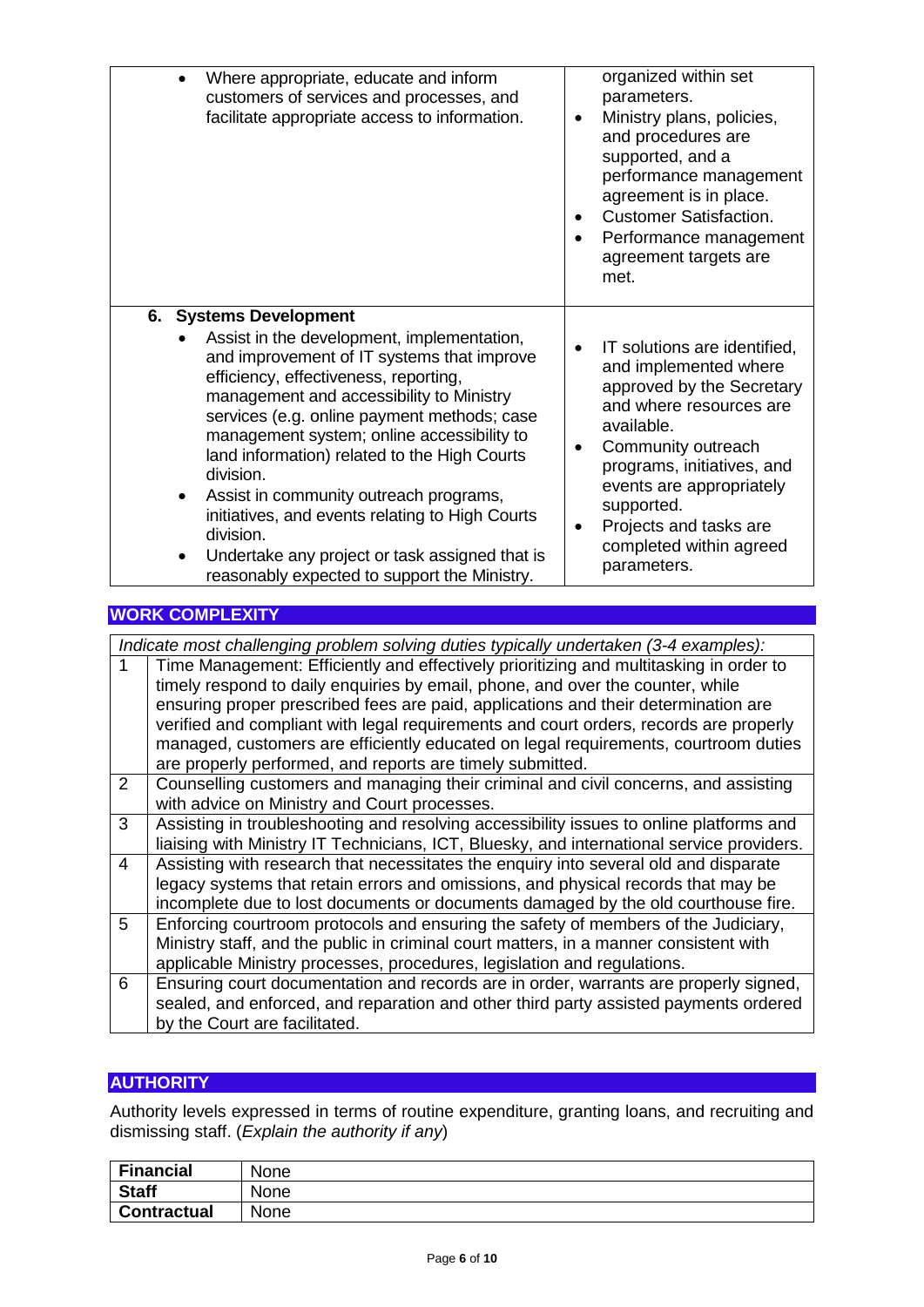# **FUNCTIONAL RELATIONSHIPS**

The requirement for human relations skills in dealing with other personnel and external contacts. *(List the external and internal types of functional relationships)*

| <b>Internal</b>                                                                         | <b>Nature of Contact</b>                                                                                                                                                                                                                   | <b>External</b>                                        | <b>Nature of Contact</b>                                                                                                                                                                              |
|-----------------------------------------------------------------------------------------|--------------------------------------------------------------------------------------------------------------------------------------------------------------------------------------------------------------------------------------------|--------------------------------------------------------|-------------------------------------------------------------------------------------------------------------------------------------------------------------------------------------------------------|
| Secretary of<br>Justice                                                                 | Light:<br>Providing advice on any<br>activities that may impact<br>on the operations of the                                                                                                                                                | Service<br>Providers                                   | <b>Minimal:</b><br>System support for online<br>platform(s).                                                                                                                                          |
| Registrar-                                                                              | <b>High Courts division</b><br>during the absence of the<br>senior management in the<br>division.<br>Heavy:                                                                                                                                | Lawyers                                                | <b>Routine:</b><br>Exchanges information to<br>facilitate appropriate<br>responses to enquiries and<br>compliance with court<br>orders, and the registration                                          |
| High Courts,<br>Deputy<br>Registrar-<br><b>Criminal &amp; Civil</b><br>Court, Senior    | Coordinates tasks,<br>projects, and courtroom<br>and service counter<br>administration, prepares<br>and delivers reports,                                                                                                                  |                                                        | of instruments, deed<br>documents, and mortgages.<br><b>Facilitates security</b><br>payments to the law trust.                                                                                        |
| <b>Criminal &amp; Civil</b><br>Court Clerk,<br><b>Bailiff &amp; Court</b><br>Orderly    | facilitates court filings and<br>proper witnessing,<br>sealing, and any official<br>endorsements, and seeks<br>advice on complex<br>issues. Where<br>necessary, assumes<br>responsibilities of Senior<br><b>Criminal &amp; Civil Court</b> | Plaintiffs,<br>defendants,<br>Inmates,<br>probationers | <b>Routine:</b><br><b>Facilitates court</b><br>applications and document<br>filing, enforces court<br>warrants, summons, orders,<br>decisions, and sentences,<br>including reparation<br>payments.    |
|                                                                                         | <b>Clerk or Bailiff &amp; Court</b><br>Orderly in his/her<br>absence.                                                                                                                                                                      | Ministry of<br>Corrective<br>Services,<br>Police       | <b>Routine:</b><br>Exchange of information to<br>facilitate offender<br>management systems and                                                                                                        |
| Deputy<br>Registrar-<br>Land Court,<br>Senior Land<br>Court Clerk,<br><b>Land Court</b> | <b>Medium:</b><br>Assist with general<br>queries, tasks, courtroom<br>and service counter<br>administration, and<br>logistical support when                                                                                                |                                                        | processes. Executes court<br>warrants, summons, orders,<br>decisions, and sentences,<br>and facilitates court filing<br>and reports.                                                                  |
| Clerk(s)                                                                                | requested.                                                                                                                                                                                                                                 | Other<br>Government                                    | <b>Routine:</b><br>Provides information to                                                                                                                                                            |
| Stenographers                                                                           | Heavy:<br>Manages courtroom<br>audio recording and<br>exchanges information to<br>facilitate timely production<br>and availability of court<br>hearing transcripts.                                                                        | <b>Ministries</b><br>and Agencies                      | facilitate other Ministries<br>and Agencies functions and<br>services (e.g. travel ban<br>lists at airport). Assist with<br>government and<br>government facilitated<br>enquiries.                    |
| Judges and<br>Justices of the<br>Peace                                                  | Heavy:<br>Provide information<br>requested by Judiciary,<br>executes relevant court<br>orders, provides logistical<br>support, and ensures<br>court protocol, efficiency,<br>order and security.                                           | <b>Banks</b>                                           | Medium:<br>Ensures compliance with<br>Ministry investment and<br>banking policies and<br>interfaces with banking<br>institutions, and information<br>sharing to facilitate<br>payments and reporting. |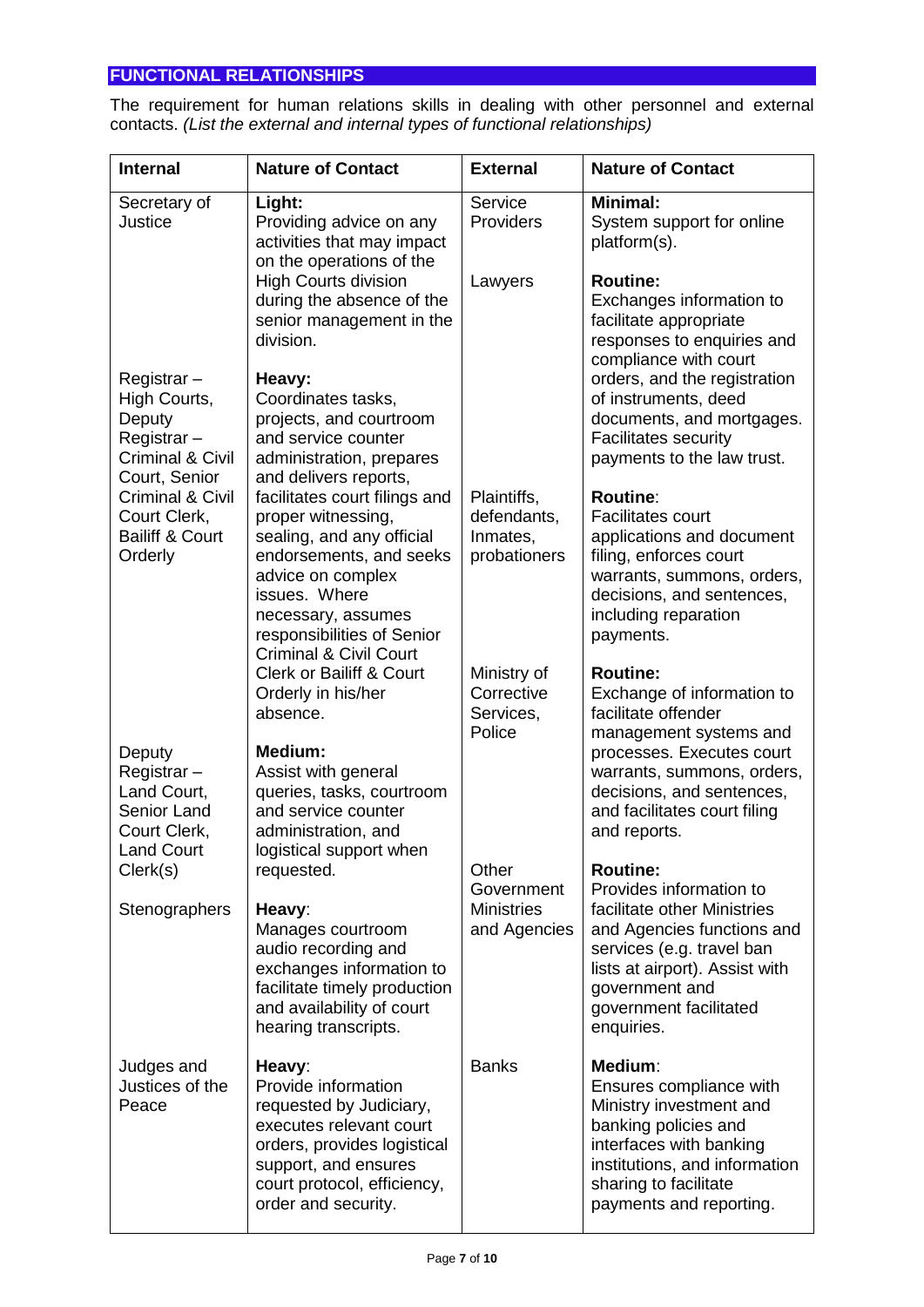| Corporate          | Medium:                                           | Media          | Medium:                                                 |
|--------------------|---------------------------------------------------|----------------|---------------------------------------------------------|
| Services staff     | Provides and obtains                              |                | Advertises required notices.                            |
|                    | information and support                           |                |                                                         |
|                    | relating to finance, IT, and                      | Jury           | <b>Routine:</b>                                         |
|                    | HR matters.                                       | <b>Members</b> | Prepares Jury summons,                                  |
|                    |                                                   |                | manages Jury selection                                  |
| Finance            | Medium:                                           |                | process, coordinate Jury                                |
| Manager            | Seeks advice on complex                           |                | trials, and facilitates Jury                            |
|                    | financial issues, assists                         |                | compensation.                                           |
|                    | with financial                                    |                |                                                         |
|                    | reconciliations, reports                          | General        | <b>Routine:</b>                                         |
|                    | and audits, and where                             | public         | Manages and responds to                                 |
|                    | necessary obtains<br>approval on trust            |                | enquiries, facilitates<br>research of Ministry criminal |
|                    | distributions.                                    |                | and civil records, provides                             |
|                    |                                                   |                | advice, training, and                                   |
| Janitor            | <b>Medium:</b>                                    |                | community outreach,                                     |
|                    | Assists in the proper                             |                | ensures payment of                                      |
|                    | cleaning, maintenance,                            |                | prescribed fees, manages                                |
|                    | and security of record                            |                | criminal and civil court                                |
|                    | storage and courtroom                             |                | application processes and                               |
|                    | areas.                                            |                | facilitates OIA requests.                               |
|                    |                                                   |                |                                                         |
| Pa Enua offices    | Medium/Heavy:                                     |                |                                                         |
|                    | Provides information,                             |                |                                                         |
|                    | advice, support, and<br>training to Pa Enua staff |                |                                                         |
|                    | related to court, tribunal,                       |                |                                                         |
|                    | and board                                         |                |                                                         |
|                    | responsibilities.                                 |                |                                                         |
|                    |                                                   |                |                                                         |
| All Ministry staff | <b>Medium:</b>                                    |                |                                                         |
|                    | Provides information and                          |                |                                                         |
|                    | assists with logistical                           |                |                                                         |
|                    | support and the                                   |                |                                                         |
|                    | facilitation of Ministry                          |                |                                                         |
|                    | services. Cultivates staff                        |                |                                                         |
|                    | cohesion.                                         |                |                                                         |

## **QUALIFICATIONS**

Level of education required to perform the functions of the position. This combines formal and informal levels of training and education.

| <b>Essential: (least qualification to be</b><br>competent)                                                                                                                | Desirable: (other qualifications for job)                                                                                                                                           |
|---------------------------------------------------------------------------------------------------------------------------------------------------------------------------|-------------------------------------------------------------------------------------------------------------------------------------------------------------------------------------|
| A bachelor's degree, preferably in<br>law, criminal justice, information<br>systems, political science, pacific<br>island studies, conflict resolution, or<br>management. | Post-graduate qualifications in law,<br>$\bullet$<br>criminal justice, information systems,<br>political science, pacific island<br>studies, conflict resolution, or<br>management. |

### **EXPERIENCE**

The length of practical experience and nature of specialist, operational, business support or managerial familiarity required. This experience is in addition to formal education.

| Essential: (least number of years to be        | Desirable: (target number of years you         |
|------------------------------------------------|------------------------------------------------|
| competent)                                     | are looking for)                               |
| $4 - 5$ years of work experience in legal,     | $5 - 6$ years of work experience in legal,     |
| criminal justice, compliance, clerical, office | criminal justice, compliance, clerical, office |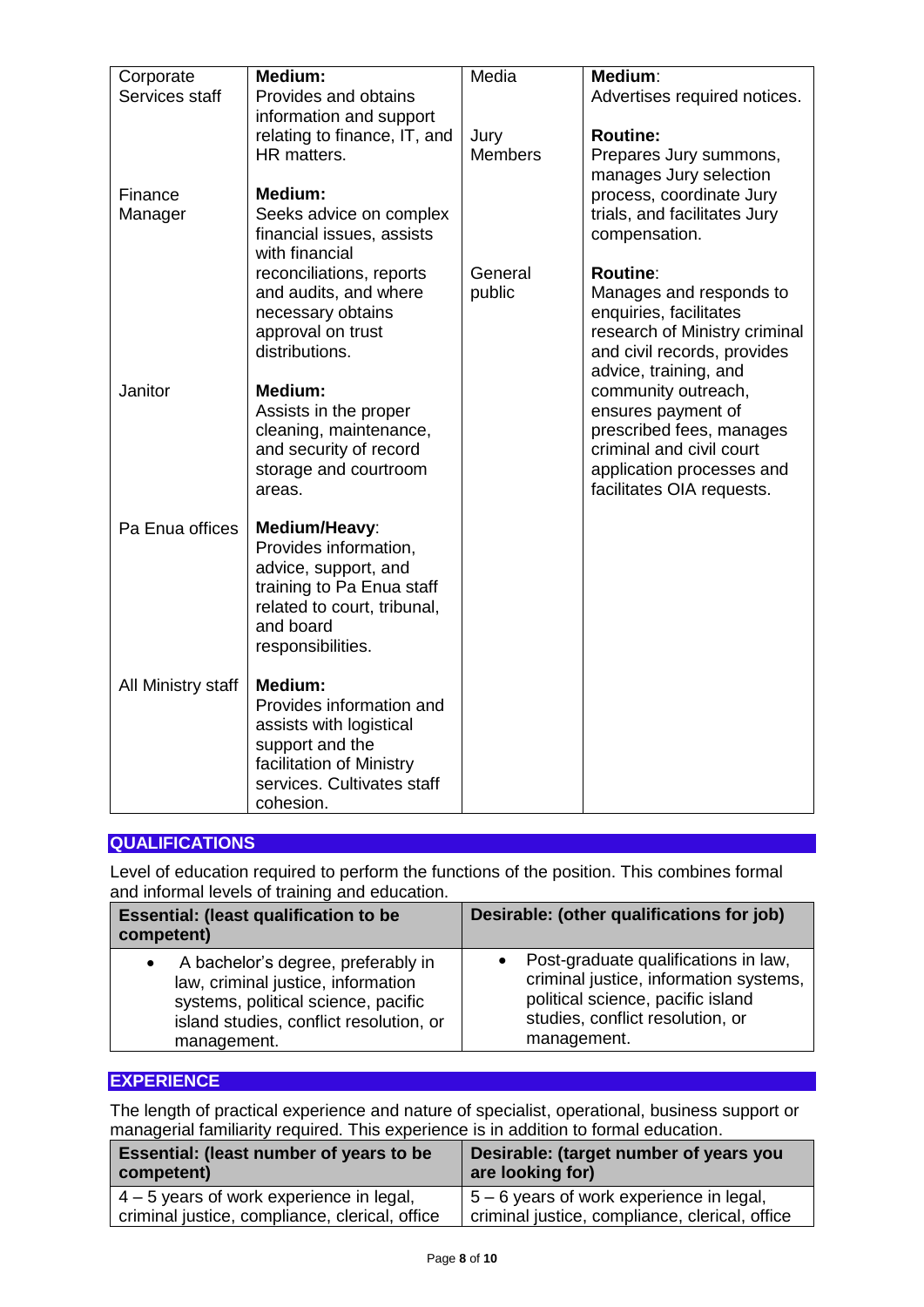### **KEY SKILLS /ATTRIBUTES/JOB SPECIFIC COMPETENCIES**

| Level of ability     |                                                                                                                                                                                                                                                                            |
|----------------------|----------------------------------------------------------------------------------------------------------------------------------------------------------------------------------------------------------------------------------------------------------------------------|
| required for the job |                                                                                                                                                                                                                                                                            |
| <b>Expert</b>        | Understands Ministry of Justice policies and procedures, role<br>$\bullet$<br>and functions, and committed to public service.                                                                                                                                              |
|                      | Excellent attention to detail and customer service.<br>٠                                                                                                                                                                                                                   |
|                      | Communicates with clarity and vision, actively listens to others<br>$\bullet$<br>and responds with respect.                                                                                                                                                                |
|                      | Takes ownership and acknowledges important outcomes of<br>$\bullet$<br>decisions.                                                                                                                                                                                          |
|                      | Knowledge of Cook Islands court protocol, processes, and<br>$\bullet$<br>procedures.                                                                                                                                                                                       |
|                      | Understands the workings of government.<br>٠                                                                                                                                                                                                                               |
|                      | Ability to negotiate and solve problems quickly.<br>$\bullet$                                                                                                                                                                                                              |
|                      | Highly developed written and oral communication skills,<br>$\bullet$                                                                                                                                                                                                       |
|                      | preferably both English and Maori.                                                                                                                                                                                                                                         |
| <b>Advanced</b>      | Knowledge of the Cook Islands Act 1915 relating to court, Part<br>$\bullet$<br>IV of the Constitution, Judicature Act 1980-81, Code of Civil<br>Procedure of the High Court Act 1981, Criminal Justice Act<br>1967, Criminal Procedure Act 1980-81, Prevention of Juvenile |
|                      | Crime Act 1968, Money Laundering Prevention Act 2000,<br>Victims of Offenses Act 1999, Family Protection and Support<br>Act 2017, Crimes Act 1969, Evidence Act 1968, Juries Act<br>1968, Prisons Act 1967, Justices of the Peace Act 2017, and                            |
|                      | any related amendments, legislation, and regulations.                                                                                                                                                                                                                      |
|                      | Models high level of accuracy, professionalism, and<br>٠<br>dedication to high performance and ethical behaviour.                                                                                                                                                          |
|                      | Ability to work in harmony with conflicting perspectives and<br>$\bullet$                                                                                                                                                                                                  |
|                      | diverse activities in a large organization.                                                                                                                                                                                                                                |
|                      | Ability to prioritize and multitask, and work both independently<br>$\bullet$<br>and cooperatively.                                                                                                                                                                        |
| Working              | Knowledge of bench book and manuals relevant to court<br>$\bullet$                                                                                                                                                                                                         |
|                      | operation.                                                                                                                                                                                                                                                                 |
|                      | Knowledge of processes and procedures relating to<br>$\bullet$                                                                                                                                                                                                             |
|                      | administration of land and titles registry, and survey.                                                                                                                                                                                                                    |
|                      | Familiarity with legislation enabling all services provided<br>through the Ministry of Justice.                                                                                                                                                                            |
|                      | Knowledge of Ministry of Justice prescribed fees, and court<br>٠<br>processes involving payments to and from the Ministry.                                                                                                                                                 |
|                      | Knowledge of Microsoft Office suite (Word, Excel,<br>$\bullet$<br>Powerpoint).                                                                                                                                                                                             |
|                      | Knowledge of Microsoft Windows operating system interface<br>٠<br>and basic IT troubleshooting.                                                                                                                                                                            |
|                      | Average computer typing speed of at least 36 words per<br>$\bullet$<br>minute.                                                                                                                                                                                             |
|                      | Knowledge of scanning and preserving legal documents for<br>$\bullet$<br>archiving.                                                                                                                                                                                        |
|                      | Knowledge of case management software, record<br>$\bullet$<br>management, online platforms facilitating case management,<br>and online payment processes.                                                                                                                  |
|                      | Proven ability in collating factual information and producing<br>$\bullet$<br>reports.                                                                                                                                                                                     |
|                      | Ability to think on one's feet and has a sound sense of<br>٠<br>judgement.                                                                                                                                                                                                 |
|                      | Ability to handle confidential and sensitive information.                                                                                                                                                                                                                  |